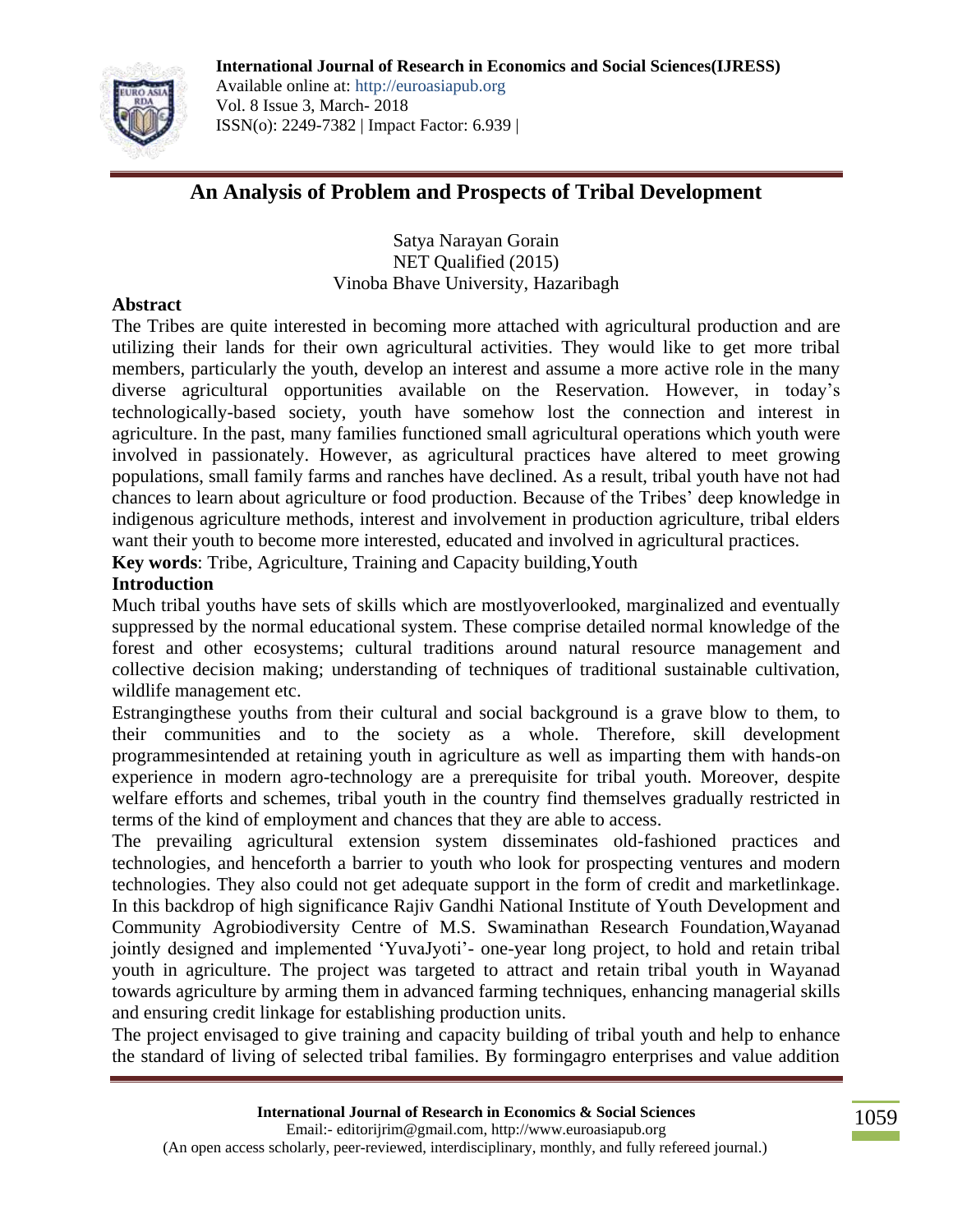

units by the young farmer's project had aided to increase the value of their labour and time. Transfer of technologies in the form of precision farming, scientific cattle rearing helped them to enhance the farm income and tribal youth employment opportunities. Similarly, impart quality preparation and training that equips the young tribal men and women to enhance their income either from farm operations, managing stress, and leading quality life was also considered as long term goal of the project.

## **The Project**

The project is designed and designated as a joint venture between MSSRF and RGNIYD by exchange of resources, knowledge, the expertise that were developed by both institutions in the areas of agriculture, youth development and establishment of agro-enterprises. The project visualized to provide proper training in founding agro-enterprises like precision farming; fruits/vegetable processing; biotech applicationsin the areas of commercial nursery raising; mushroom cultivation; production of value-added cattle farming; products from pepper, coffee and ginger. The overall goal of the project was to make agriculture a remunerative enterprise and channelize quality human resources into the field of agriculture.

## **Component of the Project**

**Training course:** Period of a particular training course was 3 days normally. This comprises classroom lectures, practical and hands-on experience, exposure visit, communication with successful farmers and business people, developing business plans for individual enterprise or action plan for farm operations, mobilization of credit, managerial skillmanaging stress etc.

**Resource group formation:** As part of this project, MSSRF with the support of RGNIYD had created a resource group to support the members to implement their strategies effectively and to guide them to overcome the hurdles i.e. technological, financial, and marketing.

### **Profile of the project area and targeted population**

Wayanad is considered as one of 250 most backward districts in the country, which receives funds from Backward Region Grant Fund from Government of India (Ministry of Panchayati Raj, 2006). This district is lagging behind rest of the districts in Kerala in terms of many of the socio-economic parameters. The district is situated in the northeast part of Kerala and sharing boundary with Tamil Nadu and Karnataka. Wayanad has the largest concentration of tribal population in Kerala. Tribes are 17.4% of the total population of district. Main tribal communities of the district are Paniyans, Adiyans, Kattunaickans, Kurumas, Uralis and Kurichians.

The Paniyas and Adiyas are marginal or landless landholders depending on wage labour in agriculture for their existence. The Kattunaikkas and Uralis are forest dwellers largely depending on the collection of non-timber forest produce like honey, gooseberry, and other economically important resources. The Kurichiyas and Kurumas have settled agriculture communities and marginal and small landholders cultivating a number of crops like rice, pepper, coffee, ginger, vegetables, banana etc for both food and market purpose. Cattle rearing are anadditional income for most of the tribal groups in the District.Wayanad is mainly an agrarian district. Agriculture is the main source of employment and livelihoods for more than three fourth of its population. Of the total 2131 Sq. km of land, 78787hectares is forest, forming 37% of the total area.1142 Sq. km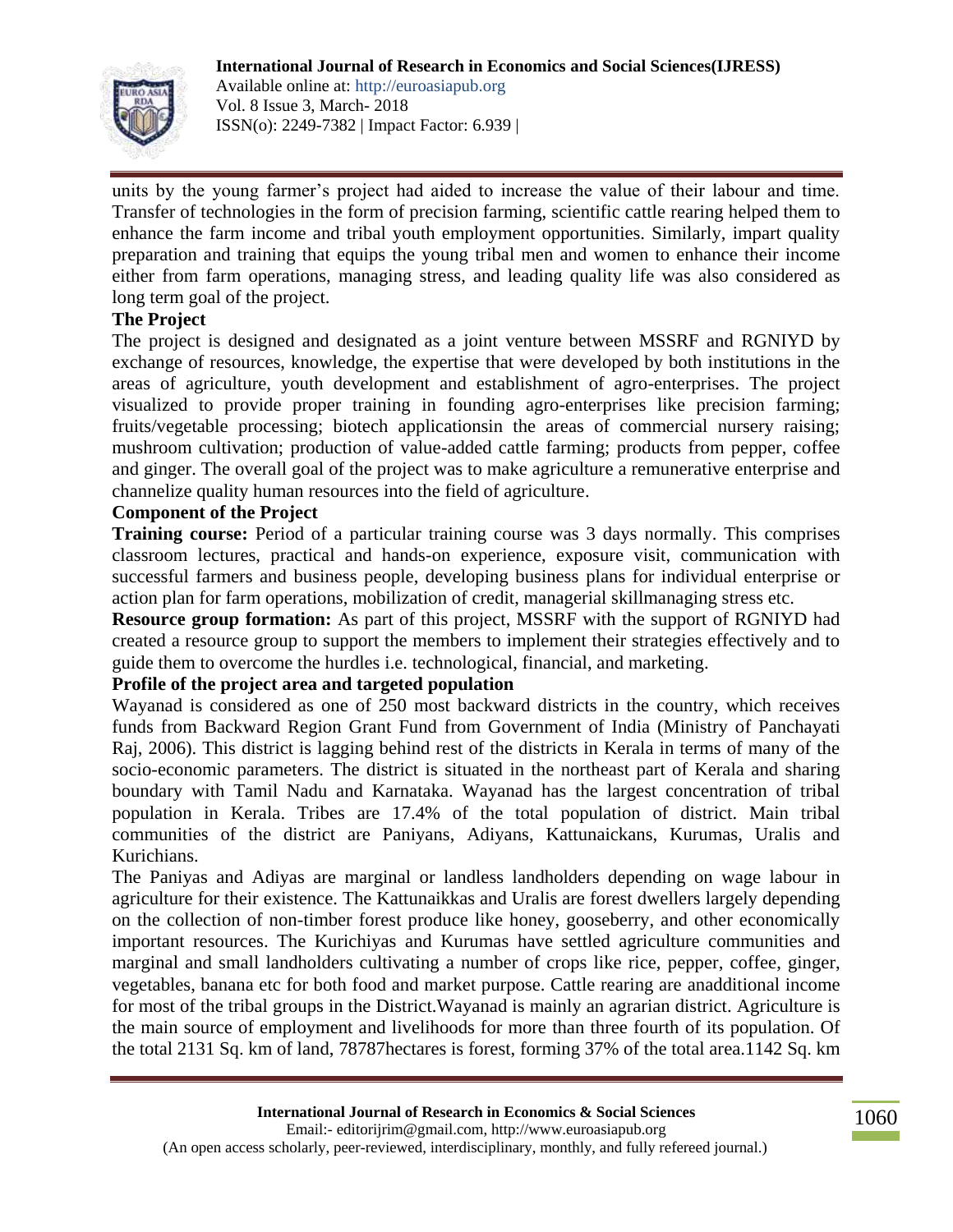

Available online at: http://euroasiapub.org Vol. 8 Issue 3, March- 2018 ISSN(o): 2249-7382 | Impact Factor: 6.939 |

of the total area is used for agriculture which forms 54% of the total land area of the district. Census data reveals that 47.3 % of the total workforce of the district is involved with agriculture while the figure for the State of Kerala is 22.8%. 30.5% of the total labor force of the district is agricultural labourers. Lack of exposure to modern farming methods and lack of knowledge and infrastructure to produce value-added products are the main reasons for their backwardness. This project visualizes to address backwardness of tribal communities by equipping tribal youths with modern farming practices and technology and skill for taking up potential enterprises.

### **Tribal Youth and Agriculture**

The tribal communities have to live under a punitive economy, the ways of their livelihood are very limited and they have to work tirelessly to get a bare subsistence. Thus, the tribal children from an early age are loaded with a number of economic duties and obligations and they can hardly be spared for school. The amount of dropout is also higher among tribal children. In fact, most of the tribal youth and school going children engage themselves in farming and looking after the economic demands of the family. Youth especially the tribal youth face a number of problems related to cultural, educational, social, economic, vocational development and because of the low level of education, lack of vocational guidance and scientific outlook towards agriculture. The tribal youth selected for the project were educated up to pre-primary and primary level, had medium sized families (except Kurichias), had agriculture as the main occupation, had a marginal size of land holding, belonged to very low annual income group and very low social participation. They also had a medium degree of change-proneness and risk orientation. Almost all of them had not endured any vocational training. The tribal youth in Wayanad had a moderate level of participation in agriculture and allied activities, were limited to manual operations like ploughing, harrowing etc., and meagre participation in operations involving improved farm practices like seed treatment, adopting plant protection measures, application of fertilizers and adopting post harvesting practices.

### **A snapshot of the project activity**

Over a period of one year (September 2015 to December 2016) 30 programmes wereorganised and major beneficiaries of the programme were Kurumba, Kurichiya, Kattunayikans, andPaniya tribes of Wayanad District. Kuruchiya tribal youth constituting more than thirty-three percent of the beneficiaries who attended the capacity building programme under the project

This project is envisioned to facilitate quality training and learning environment for young men and women belonging to farming communities or intended to opt to farm as their profession.

The project is intended to equip the youths to earn a reasonable income from farming and related agro-Eco enterprises. They will get experience in multiple technologies prevailing/ developed by national and international research and development organizations working in the field of agriculture and rural development. The project visualizes improved the participation of young men and women in farming and related areas. The general aim of the project was to make agriculture a remunerative enterprise and channelize quality human resources into the field of agriculture. A vibrant generation of young men and women can create structural changes in Indian agriculture through innovations. This project is a stride towards modernizing agriculture by enhancing quality human resources.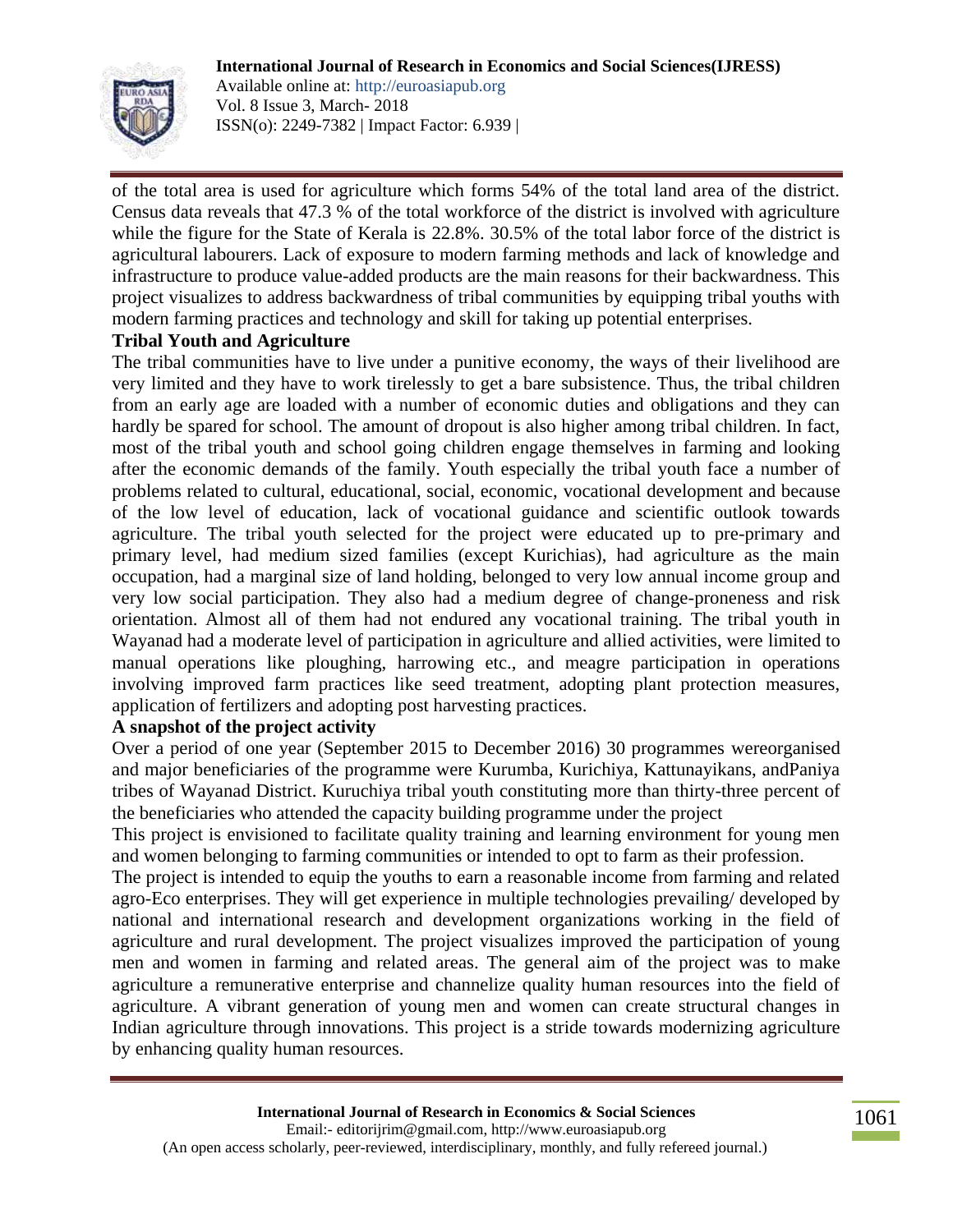

Available online at: http://euroasiapub.org Vol. 8 Issue 3, March- 2018 ISSN(o): 2249-7382 | Impact Factor: 6.939 |

### **Approach**

Every address in the field of technology transfer will be convoyed by the sharing of experiences by the farmer(s) for effective propagation and transfer of skill sets. Hands on experience and exposure stay are other strategies embraced to transfer technologies. Information Communication Technology (ICT) was related with the transfer of technologies and posttraining services. Fascinated youths were being linked with banks for availing credit support.

### **Subject areas covered**

- 1. Precision farming
- 2. Fruits and vegetable processing for the export market
- 3. Biotech application in agriculture, seed technology, tissue culture (Nursery techniques, Mushroom farming)
- 4. Cattle farming
- 5. Honey processing and marketing
- 6. Value addition of pepper, coffee and ginger products

### **Rajiv Gandhi National Institute of Youth Development & Youth in Agriculture**

As Youth Development is a core component of national development in the context of building human resources in a vast country like ours, it is the role of Rajiv Gandhi National Institute of Youth Development (RGNIYD) to recognize the all relevant aspects of youth motivation and to develop and design programmes for promoting youth welfare. Since its beginning, it has arisen as the professional resource agency and act as a think-tank of the Ministry of Youth Affairs and Sports and assists the Governmental and Non-Governmental agencies in youth-related activities. One of the prime mandates of RGNIYD is to stretch the unreached by a more focused approach on integrated skill development programmes including agriculture, traditional skills like carpentry, weaving and honey processing. The training and capacity building programmes of RGNIYD are designed to support and supplement the tribal youth of the country with the required skills essential to have a decent livelihood. Towards this direction RGNIYD designed and implemented the 'Yuva –Jyothi' Project with the association of M.S Swaminathan Research Foundation in Wayanad during 2105-16. Other than financial implications, RGNIYD played a vital and important role in the project by the way of giving technical and resource support through several training modules developed by us to enhance the youth participation in agriculture.

#### **Youth in Agriculture**

As a steady feature of its functional activities, the Institute has propelled a number of research projects and training programmes to excavate the potential in the Indian Youth which possibly remains untapped. Rural youth are the future of food security in India. Yet around the country, few young people see a future for themselves in agriculture. Youth in agriculture is such an effort by RGNIYD to permit the rural and tribal youth to realize the benefits of modernization happening in the field of agriculture and allied sectors.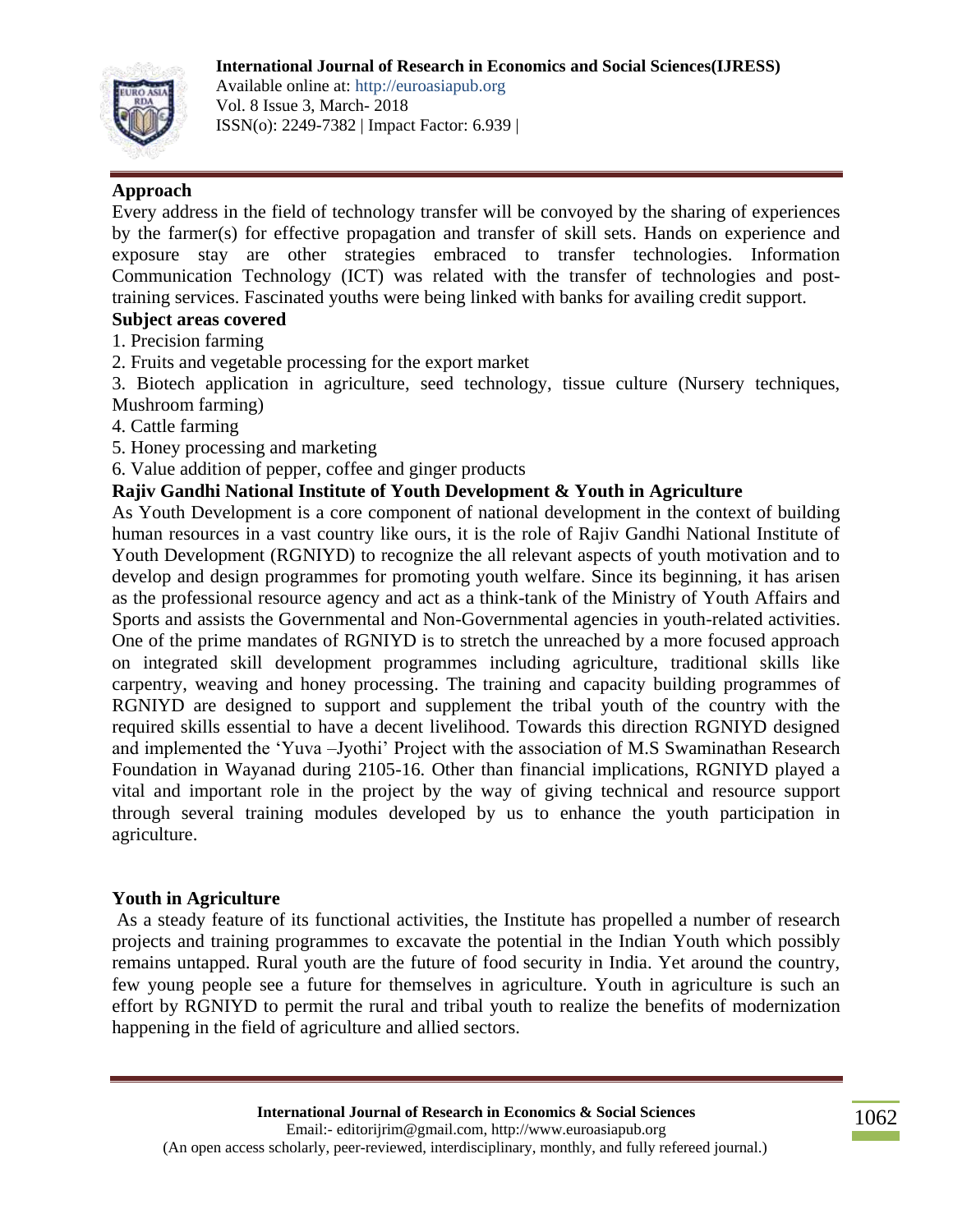

Available online at: http://euroasiapub.org Vol. 8 Issue 3, March- 2018 ISSN(o): 2249-7382 | Impact Factor: 6.939 |

The first and foremost test in enabling youth in agriculture is their inadequate access to knowledge, particularly in our country, there is a discrete to need to retain rural as well as tribal youth otherwise prone to migration in agriculture. To accomplish this objective, the Department of Local Governance, RGNIYD had established a short course module on youth in agriculture in 2011 with the support of experts in the field. The two-day module includes of both theoretical and practical components in the form of field exposure to institutions working towards the betterment of agriculture in India. RGNIYD used this module with some modifications to suit the objectives of the Yuva-Jyothi project.

#### **Report of the Project Monitoring committee (Yuva- Jyothi)**

The PMC deliberated the subjects covered under one-year long project and witnessed that 960 tribal youth were skilled on various agro-related subjects viz; Precision farming, fruits and vegetable processing, seed technology, Biotech applications in agriculture, tissue culture, nursery techniques, Cattle farming, honey processing and value addition of pepper, coffee and ginger products. Trainees were given learning journey to the following institutions; a) Kerala Veterinary and Animal Sciences University, Wayanad b) Regional Agriculture Research Station(RARS), Wayanad c) Kerala Milk Marketing Cooperative Society (Milma), Wayanad d) Brahmagiri Meat Processing Unit, Govt of Kerala, Wayanad Besides this, exposure visits were also made to individual farms with small landholders' success stories. This experience as well as learning journeys provided trainees with necessary motivation and confidence to undertake into an agrorelated livelihood. Committee also studied the post-training support provided to the training completed tribal youth. MSSRF has buttressed the following activities under post training components and found to be effective among young farmers. Besides this, exposure visits were also made to individual farms with small landholders' success stories. This exposure as well as learning journeys provided trainees with necessary motivation and confidence to venture into an agro-related livelihood. Committee also reviewed the post-training support provided to the training completed tribal youth. MSSRF has buttressed the following activities under post training components and found to be effective among young farmers.

**Resource support**: Provided necessary expertise and experience to young farmers to innovate new seed varieties and crop care.

**Networking**; Enabled networking of farmers with local researchers and implementers such as KVK, RARS and KVAU

**Farmer clubs:** to ensure that training completed youngsters are engaged in livelihood activities related to agriculture

**Bank linkage-** Canara Bank the lead bank of the District is benevolent to the tribal youth and supporting them through bank linkage programmes.

#### **Observations**

1. The programme has helped largely to the plain tribal communities, landless and forest dweller tribes were not swayed by the training programme.

2. More push to be given for the training and capacity building of Katunayikans (forest dwellers) and Paniyas (landless tribes) in Wayanad with a superior focus on Katunayikans in Mushroom cultivation.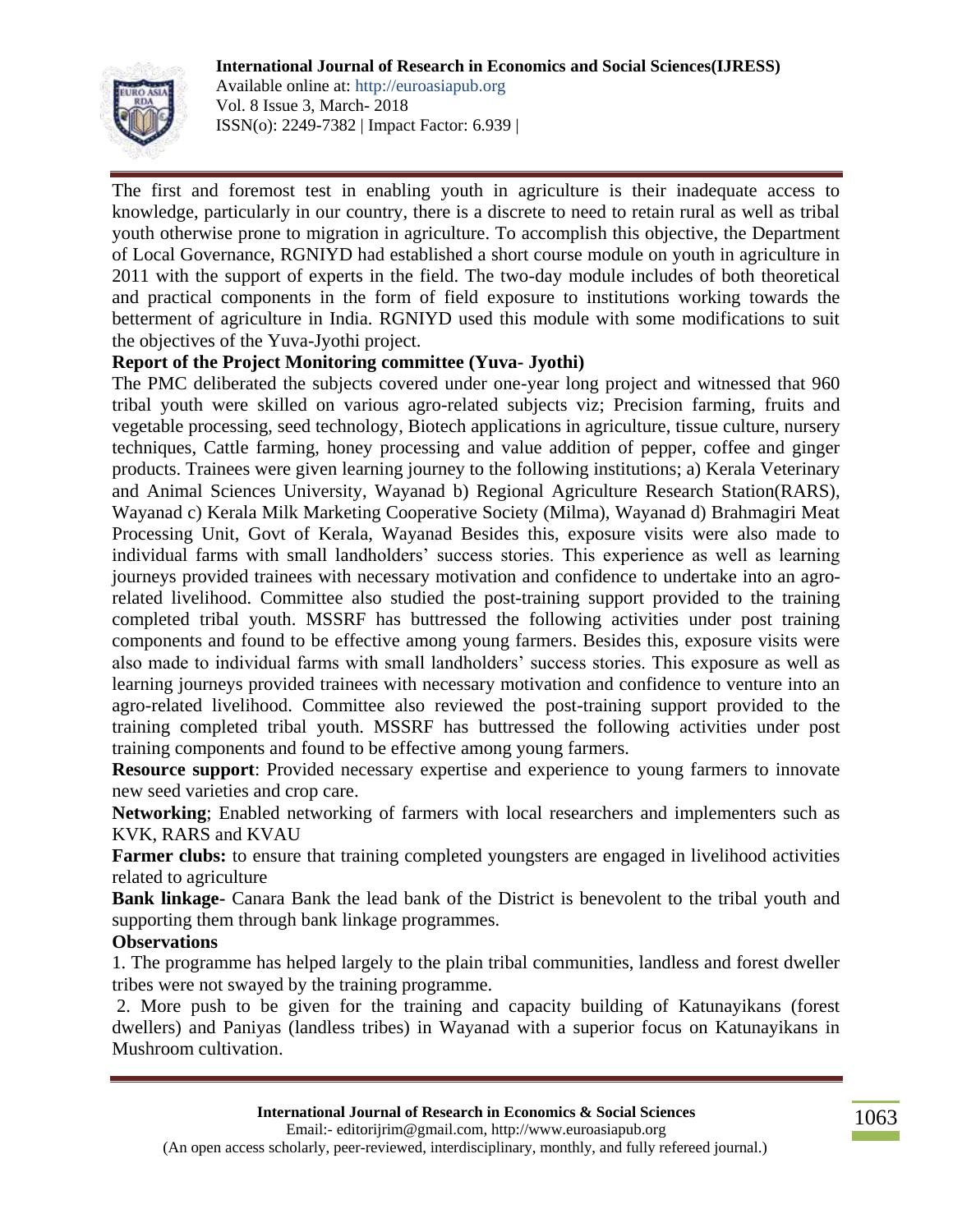

Available online at: http://euroasiapub.org Vol. 8 Issue 3, March- 2018 ISSN(o): 2249-7382 | Impact Factor: 6.939 |

3. Training need of Paniya tribal youth are dissimilar from other tribal groups in Wayanad, they need more support in terms of education and livelihood.

4. Among the tribal youth, group-based livelihood activities are more operational rather than individual-centric capacity building.

5. Capacity building on cattle farming is one of the decent options for skill development among the landless tribes.

Following the PMC meeting, RGNIYD organized face to face meeting in tribal settlements and interacted with training completed tribal youth, and noted that more than two third of thebeneficiaries are engaged in agriculture and allied activities. The training covered nearly all major tribal groups in Wayanad and the participants were seemed to be happy and pleased with the capacity building programme and the exposure they received from the same.

#### **Impact of the Project over tribal farmers**

The project envisioned to provide training and capacity building of tribal youths will help to increase the standard of living of selected tribal families. By founding agro-enterprises and value addition units by the young farmer's project had helped to upturn the value of their labour and time. Transfer of technologies in the form of precision farming, scientific cattle raising will help them to increase farm income and rural employment opportunities. Hence, the attainment of this project is that it helped to attract a more vibrant young population towards agriculture and thereby lead to the modernization of agriculture.

#### **The Way Forward**

Unreachable areas where tribal groups such as Katunayikans have concentrated this kind of training programmes are not successful or to be effective. And the predisposition among less mainstreamed tribes is that once the agency withdraws they also tend to remove from the activity. In this scenario, tribal youth need agriculture-based livelihood training programmes, which may help them to produce their own food supplements, and this will decrease nutritional deficiency among them. The sustainability of activities and programmes are one of the biggest challenges confronted during tribal training programmes, therefore a local specific and needbased training programmes entrenched with marketing strategies are necessary for this sector